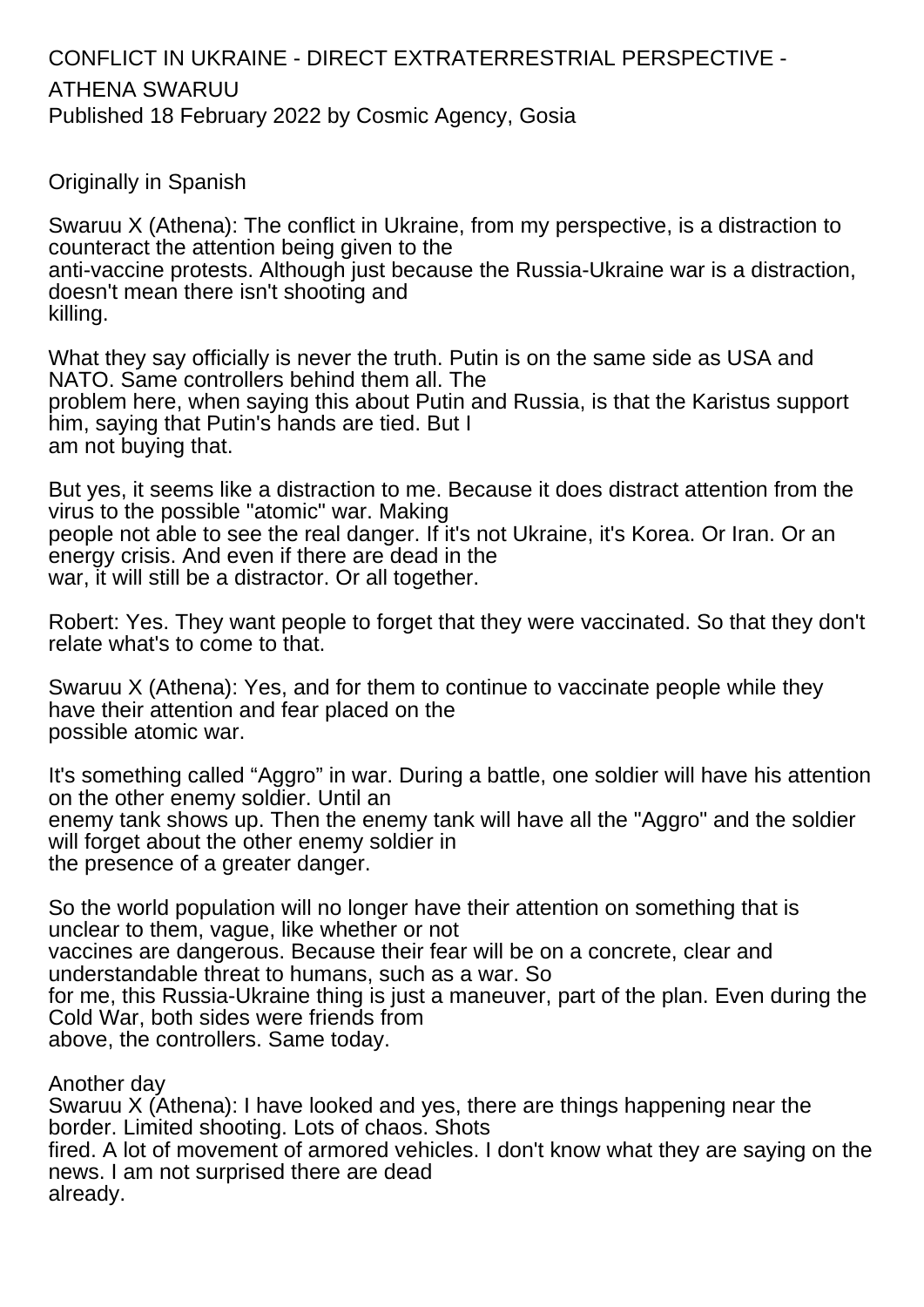The Russians had no aircraft in the air when I observed the area, I was very taken by that. For a conflict zone there were almost

no aircraft. Weird and strange. Lots of SAMs (surface to air missiles) too. The border is extremely militarized.

Another interesting thing I saw during a flight I took is that 5G antennas were interfering with avionics. With the radio altimeter.

Military and civilian. 5G frequencies use a range that overlaps with avionics. Especially with ILS systems. I found this by chance.

Instrumentation fails and gives erroneous readings. This is serious, it can cause accidents. I don't know how many pilots have

noticed this by now. ECM (electronic countermeasure) computer indicated that the interference is coming from civil 5G cell

phone antennas. Radioaltimeter is the most affected, then Nav.

So, again, all this may be a distractor, something I sustain. If it escalates into regional war, I will still maintain it is a distractor. Yes,

the zone is militarized, yes there are sporadic conflicts over the border, yes there has been shooting between the two sides, with

small weapons. It is a powder keg waiting to explode. World nuclear war, it will not happen, not by a long shot. It will be regional

and this is not new, Russia and Ukraine have already come into conflict in the 90s.

What will trigger open war, if there is one, will most likely be an aviation incident. Including civilians still flying in and out of Kiev

and Odessa mainly. They can say what they always say, that the Russians shot down a commercial airliner. That will make the

public support the NATO invasion. Considering this from the Matrix perspective... from the local geo-political point of view, NATO

is the aggressor. Russia is only protecting its borders. They will say it's because of pipelines, because of oil, or it's because

Ukraine wants to become a NATO member. And the latter is the closest to the truth. From Ukraine Moscow and Western Russian

military bases, all of them, will be at the mercy of NATO short-range missiles.

Strategically speaking, Russia cannot show weakness and allow the installation of SAM anti-aircraft batteries and all kinds of

NATO bases so close to Moscow. So the scenario of this conflict is an almost exact copy of the Cuban missile incident in 1961, if

my memory serves me. Same thing, but in reverse. The USA could not allow the installation of bases and missiles in Cuba,

because of the proximity to the USA. Same thing here but this time it is Russia that defends itself.

Robert: Then it would have to end with an international blockade of Ukraine, wouldn't it?

Swaruu X (Athena): Yes, following the same pattern of the Cuban missile crisis, the problem here or the difference is that Cuba is an island, Ukraine is not. More difficult to block. Plus, a whole different Geopolitical

context that makes the same blockade

measure not at all feasible or strategically convenient.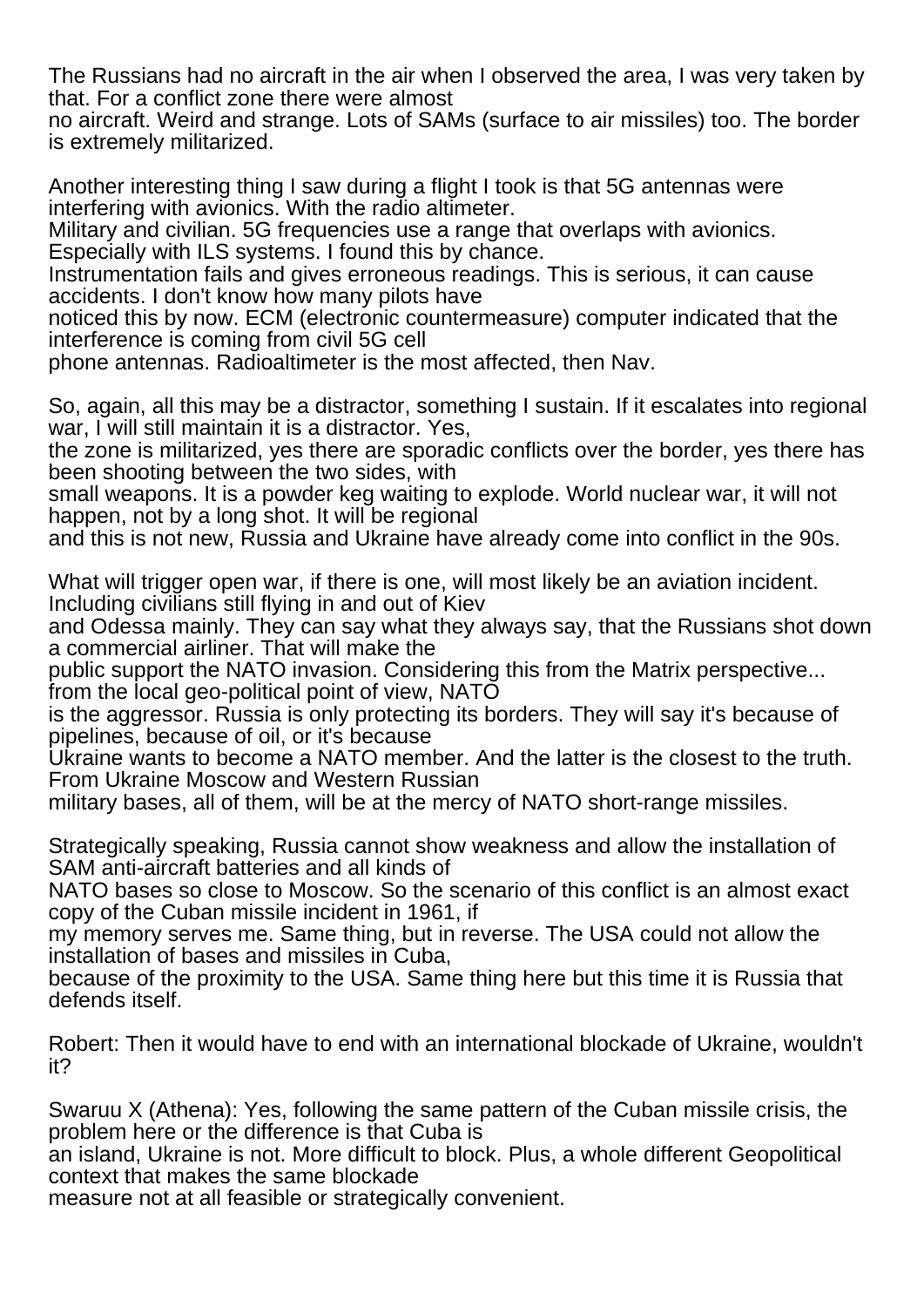Robert: And how does NATO get involved in all this knowing that Ukraine is not a NATO member as of today?

Swaruu X (Athena): Because we must not forget that Ukraine has a US puppet government. And it has had it for years. That is why it is asking for NATO membership, it is not Ukraine who is asking for it but the Cabal headquarters, the Pentagon and the CIA who is asking for it.

Robert: But in Cuba the same thing happened with Fidel.

Swaruu X (Athena): Yes, the other way around, Fidel being Moscow's puppet.

Gosia: But does this conflict interest you in any special way because you had a colony in Ukraine before? What importance does it have for you or none at all?

Swaruu X (Athena): It is basically the same as Giza, old base, same era towards a little more recent one, big DUMB. Connected to others like Busegi nearby, and Giza among others. What is left of that base is under southern Crimea, that is Russian territory. For Taygeta there is really no reason to be particularly interested. Only as in trying to understand the nature of this distractor.

Gosia: And what is Putin's role here, having ties to Karistus?

Swaruu X (Athena): Karistus says that Putin is theirs and that his hands are tied and that he does not control all of the Kremlin, much less all of Moscow much less all of Russia. And that he does what he can. Karistus have not issued a statement on the ongoing incident.

The evidence points to him being part of the same Illuminati and Cabal. The evidence is based on many things, such as his support for plandemia, among other things, and his attitude regarding his relationship with Taygeta.

Again, if he is not of the Cabal let him prove it. At the moment the evidence points to him being more Cabal. You can easily see this because the Cabal would not do a large scale, False Flag operation the size of

False Covid, without someone the size of

Russia cooperating with them fully. Their plan would crumble if Putin were to oppose the plandemia. Therefore Putin is of the

Cabal. The cooperative relationship between Russia and Taygeta ended with the appearance of plandemia.

You already published before that Taygeta was in contact and cooperation with Russia since the time of Nikita Khrushchev which ended badly because the contact itself destroyed his life.

Robert: But how did it destroy his life? In what way?